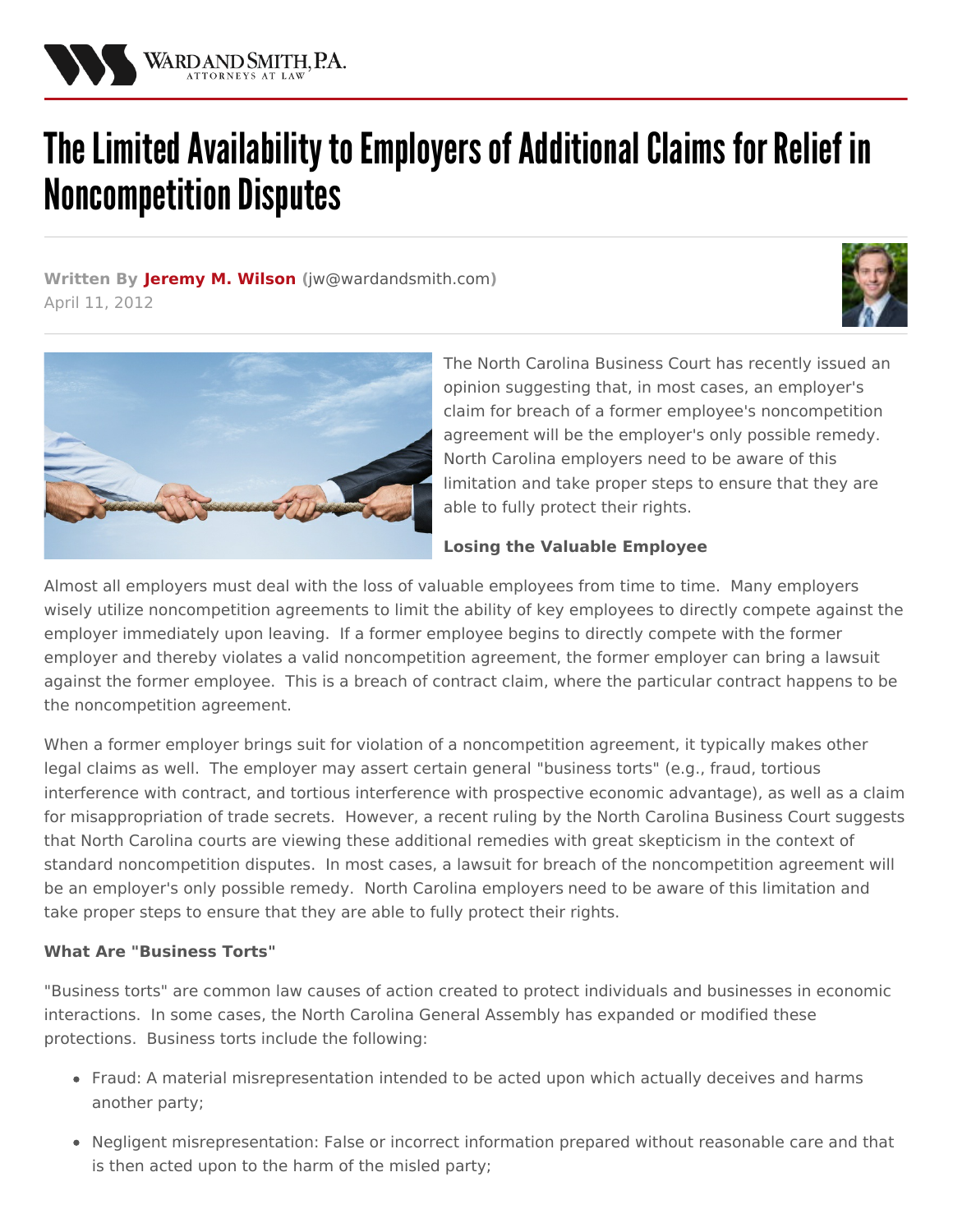- Tortious interference with contract: Intentionally inducing a party not to perform a valid contract the party has previously made;
- Tortious interference with prospective economic advantage: Intentionally inducing a party not to enter a contract the party otherwise would have entered into;
- Unfair and deceptive trade practices : A claim based on § 75-1.1 of the North Carolina General Statutes for wrongful conduct that affects commerce and harms another party;

On their face, these claims seem perfectly applicable to various situations that commonly occur when a former employee violates a noncompetition agreement by improperly competing against the employee's former employer. For instance, former employers often want to bring claims for tortious interference with prospective economic advantage if the former employee convinces a potential customer not to enter into a business contract with the employer and instead to enter into a similar business contract with the former employee.

However, the North Carolina Business Court recently indicated in Akzo Nobel Coatings, Inc. v. Rogers that these claims are typically unavailable in situations that simply involve violations of a noncompetition agreement. The Business Court held in Akzo that there must either be some additional duty that the former employee owed to the employer – in addition to that spelled out in the noncompetition agreement – or the employer must prove that the former employee engaged in other improper acts beyond those associated with breaching the noncompetition agreement by competing against the former employer.

In the majority of noncompetition disputes, however, such additional considerations will not exist. The Business Court reasoned that the former employer's real gripe is usually simply that the former employee is competing with it even though the employee entered a noncompetition agreement promising not to do so. The Business Court is wary of allowing employers to "piggyback" other claims on top of this underlying contractual violation.

## **What the Future Holds**

Moving forward, business torts are not going to provide any additional relief in the context of typical noncompetition disputes. Also, courts are inherently skeptical of noncompetition agreements, given the restrictions such agreements impose on freedom of employment. Courts engage in searching analysis to find any supportable basis to reject such agreements as unreasonable based on their duration, territory, and scope. In light of the fact that business tort claims will often be dismissed, it is vitally important to employers that proper, unassailably reasonable noncompetition agreements are in place. If an employer has a valid and enforceable noncompetition agreement, it will be able to successfully assert its right to stop any violations of the agreement and/or collect appropriate damages from the former employee. If not, the former employer may find its business tort claims dismissed by the court, only to discover later that it is also unable to obtain full relief under its noncompetition agreement.

## **Trade Secret Misappropriation**

Claims for trade secret misappropriation often arise in the context of noncompetition disputes when an employee has taken commercially-valuable information from the former employer and then uses it to compete against the former employer. The North Carolina Trade Secrets Protection Act defines a trade secret as information that "derives independent actual or potential commercial value from not being generally known or readily ascertainable" and "is the subject of [reasonable] efforts…to maintain its secrecy." If someone acquires, discloses, or uses a trade secret without the proper authority or consent, the owner of the trade secret can bring a lawsuit for misappropriation.